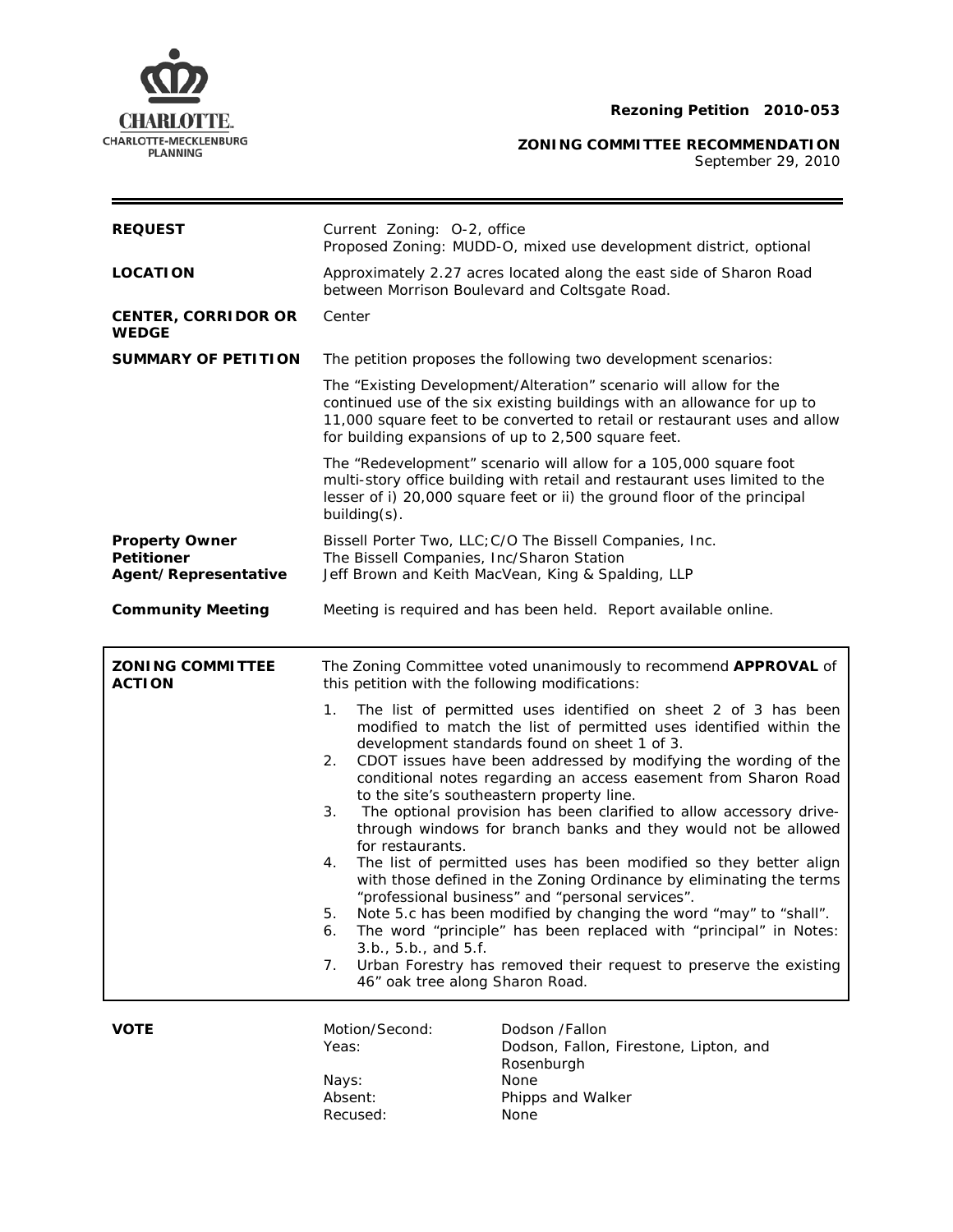| <b>ZONING COMMITTEE</b><br><b>DISCUSSION</b> | Staff reviewed the specifics of the two proposed development scenarios<br>including the requested optional provisions. It was noted that the list of<br>permitted uses identified on sheet 2 of 3 would need to be modified by<br>the petitioner to match the list of permitted uses identified on sheet 1 of<br>3. In conclusion, staff noted that the retail uses within the request are<br>inconsistent with the SouthPark Small Area Plan. However, the office<br>component is consistent and the overall development meets the mixed<br>use goal of the plan.                                                                                                                                                                                                                                         |
|----------------------------------------------|------------------------------------------------------------------------------------------------------------------------------------------------------------------------------------------------------------------------------------------------------------------------------------------------------------------------------------------------------------------------------------------------------------------------------------------------------------------------------------------------------------------------------------------------------------------------------------------------------------------------------------------------------------------------------------------------------------------------------------------------------------------------------------------------------------|
|                                              | A commissioner asked staff how the optional provision regarding signage<br>would affect the existing signage and the location of future signage.<br>Staff responded by stating existing detached signs would be allowed to<br>remain and future detached signs would be allowed to be placed within<br>the 20-setback as long as they are located between the building and the<br>back of sidewalk and new signs would meet the dimensional<br>requirements of the MUDD district.                                                                                                                                                                                                                                                                                                                          |
|                                              | A commissioner questioned the resolution of the outstanding issue<br>regarding the request for preservation of the existing 46" oak tree on<br>the subject site. It was stated that Urban Forestry staff had inspected<br>the tree and was found to be healthy. However, following discussions<br>with the petitioner's agent, Urban Forestry staff decided to remove their<br>request to preserve the tree due to its impact on the future building(s)<br>and their understanding that the tree would remain until the site is<br>redevelopment. Commission members encouraged the petitioner to<br>preserve the tree.                                                                                                                                                                                    |
|                                              | A commissioner asked if the site would be required to comply with the<br>revised Tree Ordinance, which was recently adopted by City Council, or<br>the previous Tree Ordinance. Staff stated that the revised Tree<br>Ordinance was adopted with an effective date of January 1, 2011.<br>Therefore, if the rezoning is approved prior to that effective date, the<br>site will not be required to comply with the revised Tree Ordinance<br>regulations. It was noted that when a site is rezoned to a conditional<br>rezoning classification, it receives a 2 year vesting period. If a formal<br>plan submission has not been made and accepted for review prior to the<br>date that the vested rights for the conditional zoning district expire the<br>revised Tree Ordinance regulations will apply. |
| <b>STATEMENT OF</b><br><b>CONSISTENCY</b>    | This petition is found to be inconsistent with the SouthPark Small Area<br>Plan but to be reasonable and in the public interest, by a unanimous<br>vote of the Zoning Committee (motion by Commissioner Dodson<br>seconded by Commissioner Fallon).                                                                                                                                                                                                                                                                                                                                                                                                                                                                                                                                                        |
| <b>STAFF OPINION</b>                         | Staff agrees with the recommendation of the Zoning Committee.                                                                                                                                                                                                                                                                                                                                                                                                                                                                                                                                                                                                                                                                                                                                              |

# **FINAL STAFF ANALYSIS**

(Pre-Hearing Analysis online at www.rezoning.org)

# **PLANNING STAFF REVIEW**

**•** Proposed Request Details

## The site plan accompanying this petition contains the following provisions for the **"Existing Development/Alteration" scenario:**

- Optional provisions to remain until such time as the existing buildings are demolished and the "Redevelopment" scenario occurs:
	- Streetscape requirements not applicable.
	- Existing parking and maneuvering areas allowed to remain between the existing buildings and Sharon Road.
	- Prohibition of accessory drive-through windows not applicable.
	- Existing wall and detached signs to remain or be replaced with signs of the same size or that comply with MUDD standards.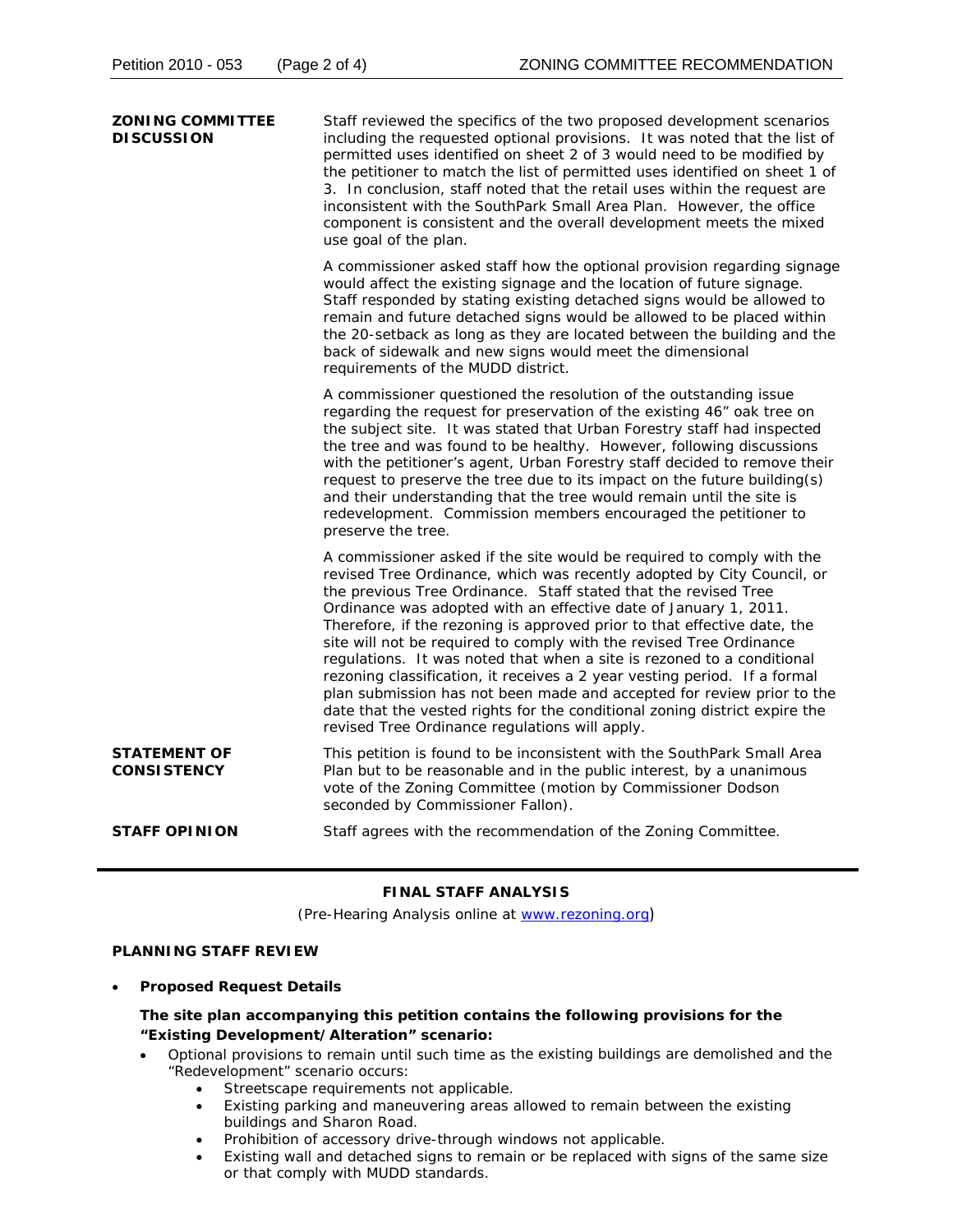- Placement of two additional detached signs that comply with MUDD standards within the setback behind the existing sidewalk along Sharon Road.
- New and existing signs allowed in the 20-foot setback if located between the building and the back of sidewalk.
- Uses within the six existing buildings limited to general and medical office uses, and two branch banks with drive-through windows.
- Up to 11,000 square feet of the existing buildings to be converted into retail establishments, and restaurants (restaurants will not have drive-through windows).
- Up to 2,500 square feet to be added to the existing buildings.
- Off-street parking provided at the following ratios:
	- General and medical office one space per 300 square feet
	- Retail (non-restaurant) one space per 600 square feet
	- Restaurant one space per 125 square feet
	- Other non-residential one space per 600 square feet

### The site plan accompanying this petition contains the following provisions for the **"Redevelopment" scenario:**

- Optional provision:
	- Allow detached signs within the 20-foot setback between the back of sidewalk and building(s).
- Uses limited to general and medical office uses, retail establishments, and restaurants.
- Maximum floor area of 105,000 square feet.
- Maximum building height of 75 feet.
- Retail, business, restaurants, and uses limited to the lesser of i) 20,000 square feet or ii) the ground floor of the principal building(s).
- Access provided by two driveways from Sharon Road, and one driveway off Coltsgate Road.
- Parking structures located on the site designed to allow pedestrian and vehicular access to Sharon Road through the parking facilities from the southeastern portion of the property.
- simulated stone, or brick. • Minimum 80 percent of each building façade constructed of pre-cast, pre-cast stone, stone,
- Parking structure constructed of the same or similar materials as principal building(s) and architecturally treated to screen parking from adjacent properties.
- Up to four principal buildings constructed on the site.
- A 20-foot landscape setback, measured from back of curb, along Sharon Road.
- Dumpster and recycling enclosures constructed of same material as the principal building(s).
- Meter banks hidden from public view.
- Off-street parking provided at the following ratios:
	- General and medical office one space per 300 square feet
	- Retail (non-restaurant) one space per 600 square feet
	- Restaurant one space per 125 square feet
	- Other non-residential one space per 600 square feet

Detached lighting limited to 25 feet and no wall pak lighting allowed.

### • **Public Plans and Policies**

- The *SouthPark Small Area Plan* (2000) recommends office or an office-residential mixture for the site.
- The petition is inconsistent with the *SouthPark Small Area Plan*. However, the office component is consistent while the ground floor retail uses are inconsistent with the specific uses listed in the plan, but consistent with the mixed use goal of the plan.

# • **STAFF RECOMMENDATION (Updated)**

• Staff agrees with the recommendation of the Zoning Committee.

### **DEPARTMENT COMMENTS** (see full department reports online)

- **Charlotte Area Transit System:** No issues.
- **Charlotte Department of Neighborhood & Business Services**: No issues.
- **Charlotte Department of Transportation:** No issues.